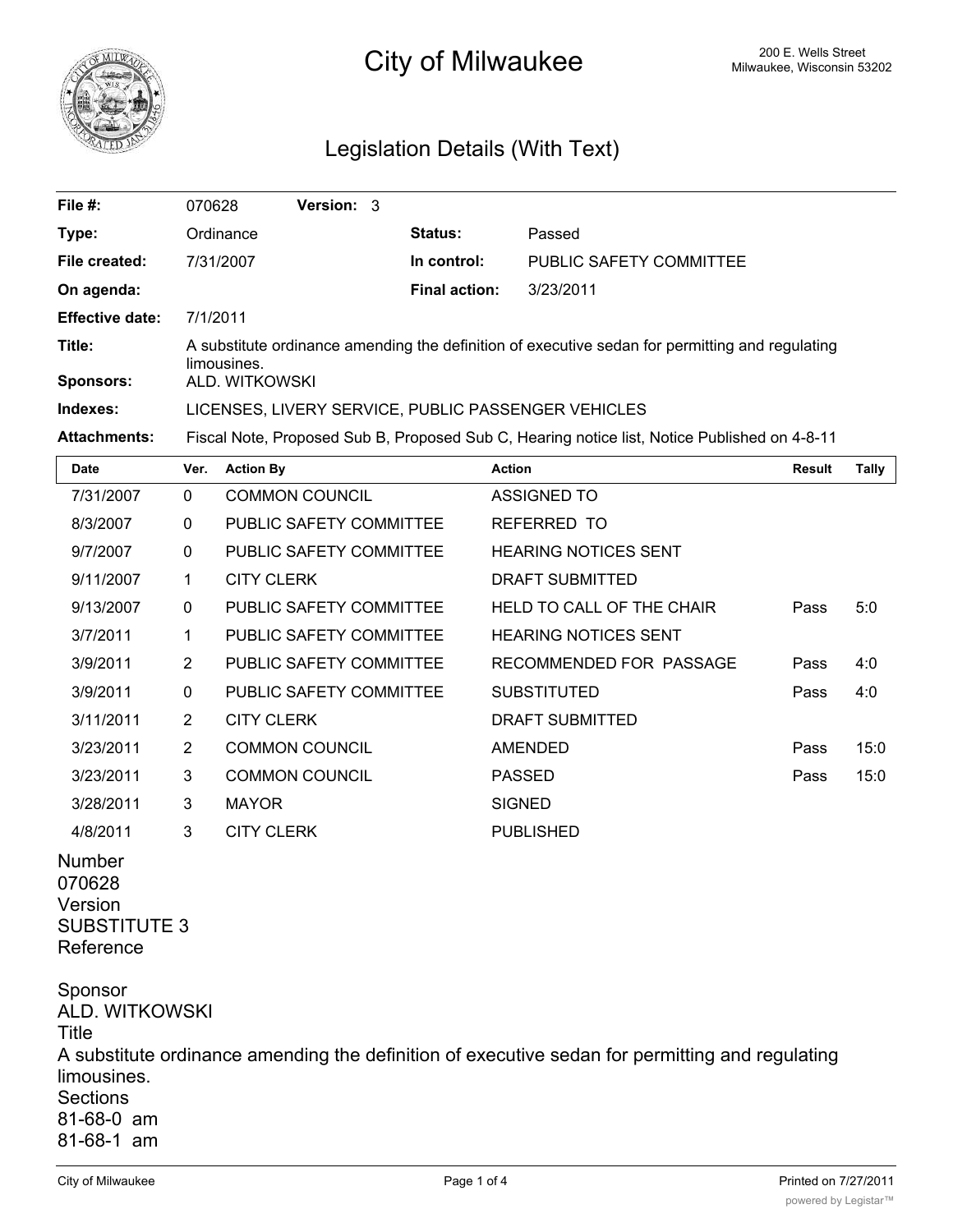100-3-9.5-b am 100-3-11 rc 100-51.5-8 cr 100-60-4 cr 100-61 am Analysis

This ordinance amends the definition of luxury limousine eliminating separate categories for stretched limousine and executive sedan.

Body

The current definition of executive sedan limits executive sedans to those vehicles that are identified as luxury 4-door sedans, vans or sports utility vehicles and that are listed by the city clerk. The common council may make exceptions and add additional vehicles to the list.

This ordinance eliminates references to "luxury" in the category of limousine and defines limousine to mean a category of for-hire, unmetered, unmarked, uniformed chauffeur-driven, ground transportation vehicles solely engaged in the business of carrying passengers on a prereserved basis only. The ordinance requires limousine chauffeurs to be uniformed in business attire.

The ordinance further requires that a party contracting for a limousine on a prereserved basis be advised of the make, model and year of the vehicle and of any custom nonproduction features or unique energy conservation features of the vehicle. No vehicle shall be provided that is of a different make, model, year or custom features, or an equivalent vehicle, from that agreed to by the contracting party prior to passenger pickup.

Part 1. Section 81-68-0 and 1 of the code is amended to read:

**81-68.** [[**Luxury**]] **Limousine Permit. 1.** Each [[luxury]] limousine permit shall be issued for a oneyear period and expire on April 30 irrespective of the date of issuance.

Part 2. Section 100-3-9.5-b of the code is amended to read:

### **100-3. Definitions.**

### **9.5.** LICENSE CLASSIFICATION.

b. "Class L" means the holder of the license has met the qualifications to operate the following public passenger vehicles: [[Huxury]] limousines and shuttle vehicles.

Part 3. Section 100-3-11 of the code is repealed and recreated to read:

11. LIMOUSINE means a category of for-hire, unmetered, unmarked uniformed, chauffeur-driven, ground transportation vehicles solely engaged in the business of carrying passengers on a prereserved basis only.

Part 4. Section 100-51.5-8 of the code is created to read:

### **100-51.5. Vehicle Standards and Equipment Requirements.**

**8**. LIMOUSINE REGULATIONS. In addition to all other applicable provisions of this chapter, a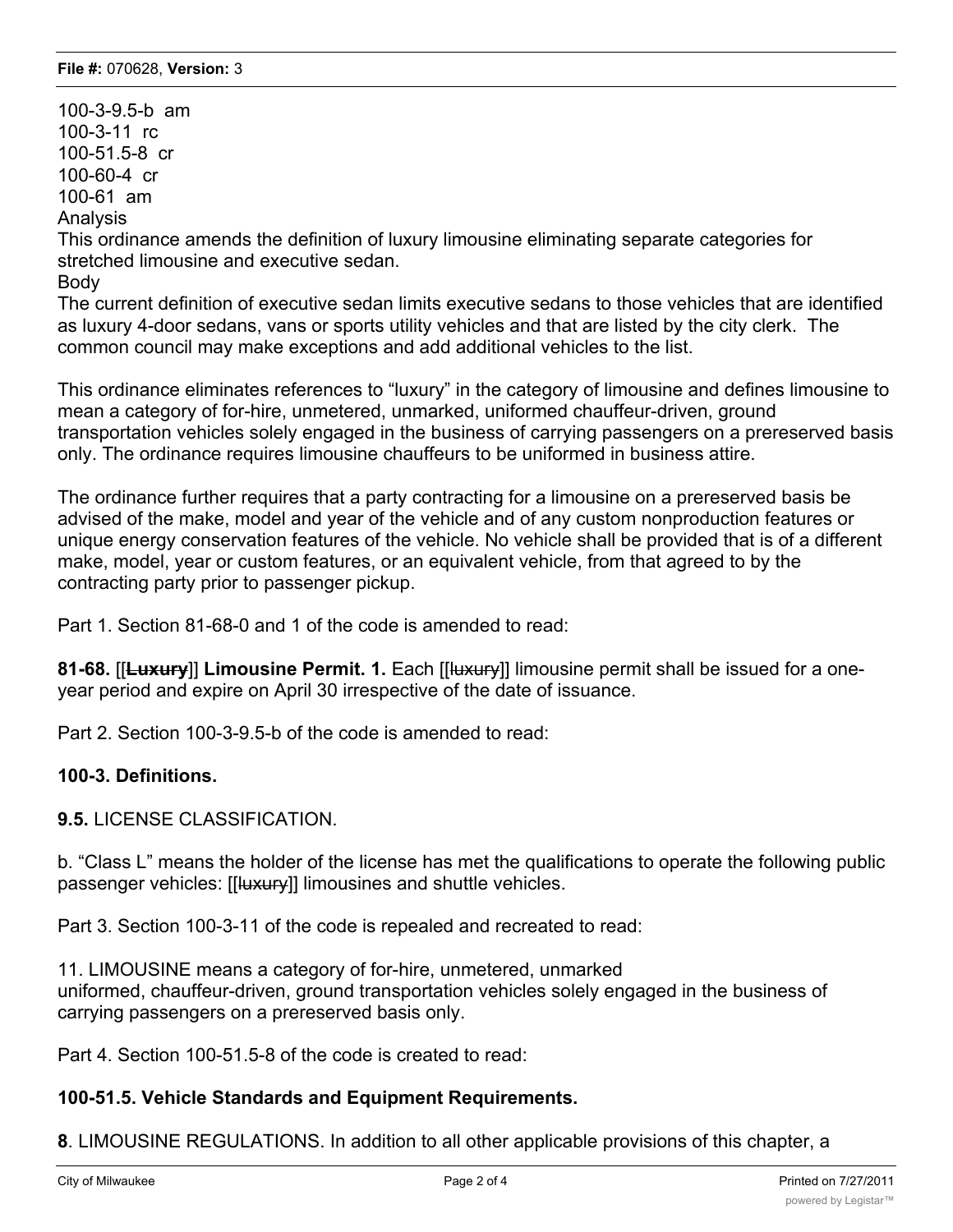limousine shall comply with the following:

a. The exterior of a permitted vehicle may not display any signs, markings or stickers not otherwise required by law.

b. The color or paint design of a permitted vehicle shall not be unduly distracting or untypical for the make, model or year of the vehicle.

Part 5. Section 100-60-4 of the code is created to read:

#### 100-60. Additional Operating Regulations.

4. LIMOUSINE REGULATIONS. In addition to all other applicable provisions of this chapter. operation of limousines shall comply with the following:

a. Purpose. The purpose of this subsection is to promote a high standard of appearance for limousine service based upon the common expectation of parties contracting limousine services for business meetings and formal events.

b. Uniform, All limousine chauffeurs shall be uniformed in business attire.

c. Vehicle Type and Appearance. The party contracting for a limousine on a prereserved basis shall be advised of the make, model and year of the vehicle and of any custom nonproduction features or unique energy conservation features of the vehicle. No vehicle shall be provided that is of a different make, model, year or custom features, or an equivalent vehicle, from that agreed to by the contracting party prior to passenger pickup.

Part 6. Section 100-61 (table) of the code is amended to read:

### 100-61. Driver Operating Activity.

| Table 100-61 DRIVER OPERATING ACTIVITY TABLE |                |      |     |        |      |      |       |       |
|----------------------------------------------|----------------|------|-----|--------|------|------|-------|-------|
|                                              | $Y = Pe$ Means |      |     | Passen |      |      | Rout  |       |
| Restricof                                    |                |      |     | ger    |      | es   |       |       |
| ProhibiHiring                                |                |      |     | Occupa |      | land |       |       |
|                                              | Vehicle        |      |     | ncy    |      |      | Sche  |       |
|                                              | S              |      |     |        |      |      | dules |       |
| <b>Public</b> St                             |                | H    | Pr  | Excl   | Ride | Res  | Fixe  | Varia |
| Type                                         | an             | lail | er  | lusiv  | Shar | erve | ld    | ble   |
|                                              | ds             |      | es  | le.    | ling | d    | Rout  | lSche |
|                                              |                |      | ler | Ride   |      | Grou | e     | ldule |
|                                              |                |      | ve  |        |      | р    |       |       |
|                                              |                |      | d   |        |      |      |       |       |
| Handic <sup>Y</sup>                          |                | N    | Y   | N      | Y    |      | N     | ✓     |
| Vehicle                                      |                |      |     |        |      |      |       |       |
|                                              |                | Y    | ⋎   | Y      | R    | Y    | ΙN    | v     |
| [[ <del>Luxur</del>  N                       |                | ΙN   | Y   | Y      | ΙN   | Y    | N     | Y     |